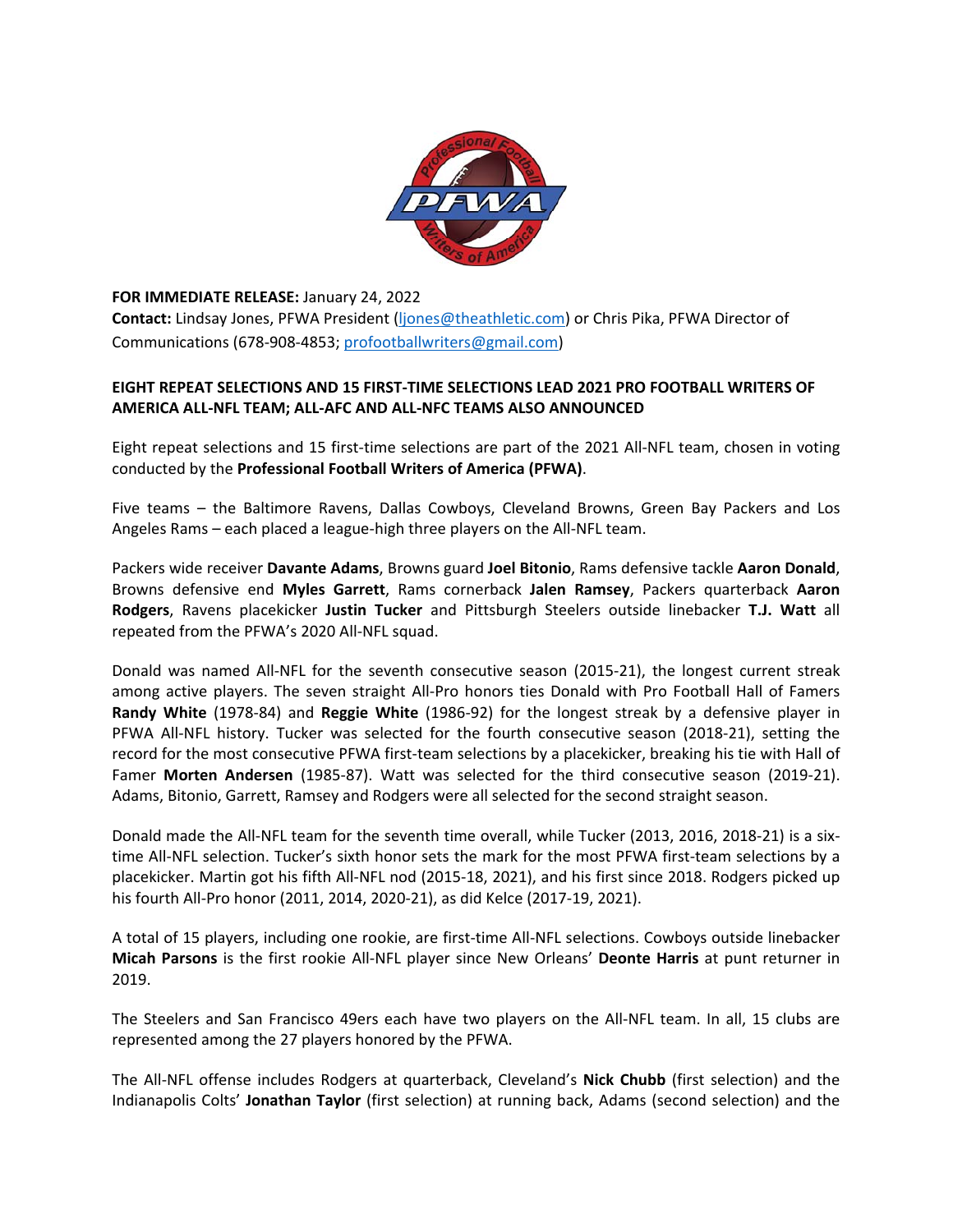Rams' **Cooper Kupp** (first selection) at wide receiver, Baltimore's **Mark Andrews** (first selection) at tight end, Kelce at center, Bitonio (second selection) and Martin at guard and San Francisco's **Trent Williams** (first selection) and Tampa Bay's **Tristan Wirfs** (first selection) at tackle.

The All‐NFL defense includes San Francisco's **Nick Bosa** (first selection) and Garrett (second selection) at defensive end, Donald and Pittsburgh's **Cameron Heyward** (second selection) at defensive tackle, Parsons and Watt (third selection) at outside linebacker, Green Bay's **De'Vondre Campbell** (first selection) at inside linebacker, Dallas' **Trevon Diggs** (first selection) and Ramsey (third selection) at cornerback and the Tennessee Titans' **Kevin Byard** (second selection) and the Buffalo Bills' **Jordan Poyer** (first selection) at safety.

The All‐NFL special teams include Tucker at placekicker, the Las Vegas Raiders' **A.J. Cole** (first selection) at punter, the New York Jets' **Braxton Berrios** (first selection) at kickoff returner, Baltimore's **Devin Duvernay** (first selection) at punt returner and the New Orleans Saints' **J.T. Gray** (first selection) as the special teamer.

The PFWA also announced the 2021 All‐AFC and All‐NFC teams. Six teams led the AFC with three selections each – the Browns, Chiefs, Colts, Patriots, Raiders and Ravens. The Cowboys and Rams led all NFC clubs with four conference selections each, while the 49ers had three NFC honorees.

The PFWA has selected an All‐NFL team since 1966, and All‐AFC and All‐NFC teams since 1992.

#### **2021 PFWA ALL‐NFL TEAM**

#### **Offense**

- QB Aaron Rodgers, Green Bay Packers\*
- RB Nick Chubb, Cleveland Browns; Jonathan Taylor, Indianapolis Colts
- WR Davante Adams, Green Bay Packers\*; Cooper Kupp, Los Angeles Rams
- TE Mark Andrews, Baltimore Ravens
- C Jason Kelce, Philadelphia Eagles
- G Joel Bitonio, Cleveland Browns\*; Zack Martin, Dallas Cowboys
- T Trent Williams, San Francisco 49ers; Tristan Wirfs, Tampa Bay Buccaneers

# **Defense**

- DE Nick Bosa, San Francisco 49ers; Myles Garrett, Cleveland Browns\*
- DT Aaron Donald, Los Angeles Rams%; Cameron Heyward, Pittsburgh Steelers
- OLB Micah Parsons, Dallas Cowboys (r); T.J. Watt, Pittsburgh Steelers#
- ILB De'Vondre Campbell, Green Bay Packers
- CB Trevon Diggs, Dallas Cowboys; Jalen Ramsey, Los Angeles Rams\*
- S Kevin Byard, Tennessee Titans; Jordan Poyer, Buffalo Bills

# **Special Teams**

- PK Justin Tucker, Baltimore Ravens&
- P A.J. Cole, Las Vegas Raiders
- KR Braxton Berrios, New York Jets
- PR Devin Duvernay, Baltimore Ravens
- ST J.T. Gray, New Orleans Saints

#### (r) ‐ rookie

- \* ‐ repeat selection from 2020
- # ‐ consecutive selections from 2019‐21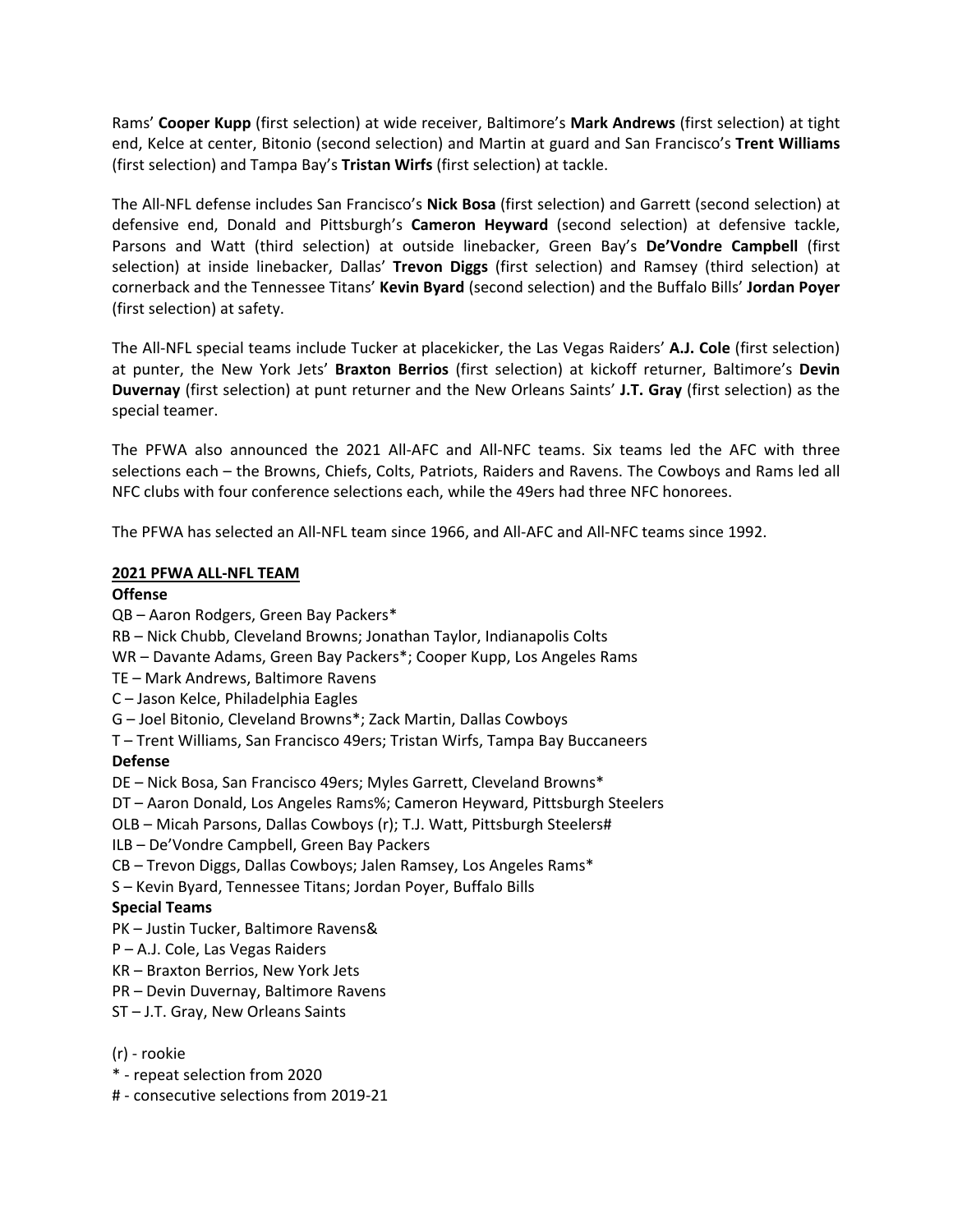- & ‐ consecutive selections from 2018‐21
- % ‐ consecutive selections from 2015‐21

## **2021 PFWA ALL‐AFC TEAM**

## **Offense**

QB – Joe Burrow, Cincinnati Bengals

RB – Nick Chubb, Cleveland Browns#; Jonathan Taylor, Indianapolis Colts

WR – Ja'Marr Chase, Cincinnati Bengals (r); Tyreek Hill, Kansas City Chiefs\*

- TE Mark Andrews, Baltimore Ravens
- C Creed Humphrey, Kansas City Chiefs (r)

G – Joel Bitonio, Cleveland Browns\*; Quenton Nelson, Indianapolis Colts&

T – Kolton Miller, Las Vegas Raiders; Rashawn Slater, Los Angeles Chargers **Defense** 

DE – Maxx Crosby, Las Vegas Raiders; Myles Garrett, Cleveland Browns\*

DT – Cameron Heyward, Pittsburgh Steelers; Chris Jones, Kansas City Chiefs\*

OLB – Matthew Judon, New England Patriots; T.J. Watt, Pittsburgh Steelers# MLB – Darius Leonard, Indianapolis Colts#

CB – Xavien Howard, Miami Dolphins\*; J.C. Jackson, New England Patriots

S – Kevin Byard, Tennessee Titans; Jordan Poyer, Buffalo Bills

# **Special Teams**

PK – Justin Tucker, Baltimore Ravens^

- P A.J. Cole, Las Vegas Raiders
- KR Braxton Berrios, New York Jets
- PR Devin Duvernay, Baltimore Ravens

ST – Matthew Slater, New England Patriots

(r) ‐ rookie

- \* ‐ repeat selection from 2020
- # ‐ consecutive selections from 2019‐21
- & ‐ consecutive selections from 2018‐21
- ^ ‐ consecutive selections from 2016‐21

# **2021 PFWA ALL‐NFC TEAM**

# **Offense**

- QB Aaron Rodgers, Green Bay Packers\*
- RB Dalvin Cook, Minnesota Vikings#; Antonio Gibson, Washington Football Team

WR – Davante Adams, Green Bay Packers\*; Cooper Kupp, Los Angeles Rams

- TE George Kittle, San Francisco 49ers
- C Jason Kelce, Philadelphia Eagles
- G Ali Marpet, Tampa Bay Buccaneers\*; Zack Martin, Dallas Cowboys

T – Trent Williams, San Francisco 49ers\*; Tristan Wirfs, Tampa Bay Buccaneers **Defense** 

- DE Nick Bosa, San Francisco 49ers; Cameron Jordan, New Orleans Saints+
- DT Jonathan Allen, Washington Football Team; Aaron Donald, Los Angeles Rams%
- OLB Micah Parsons, Dallas Cowboys (r); Robert Quinn, Chicago Bears

ILB – De'Vondre Campbell, Green Bay Packers

CB – Trevon Diggs, Dallas Cowboys; Jalen Ramsey, Los Angeles Rams\*

S – Budda Baker, Arizona Cardinals\*; Quandre Diggs, Seattle Seahawks